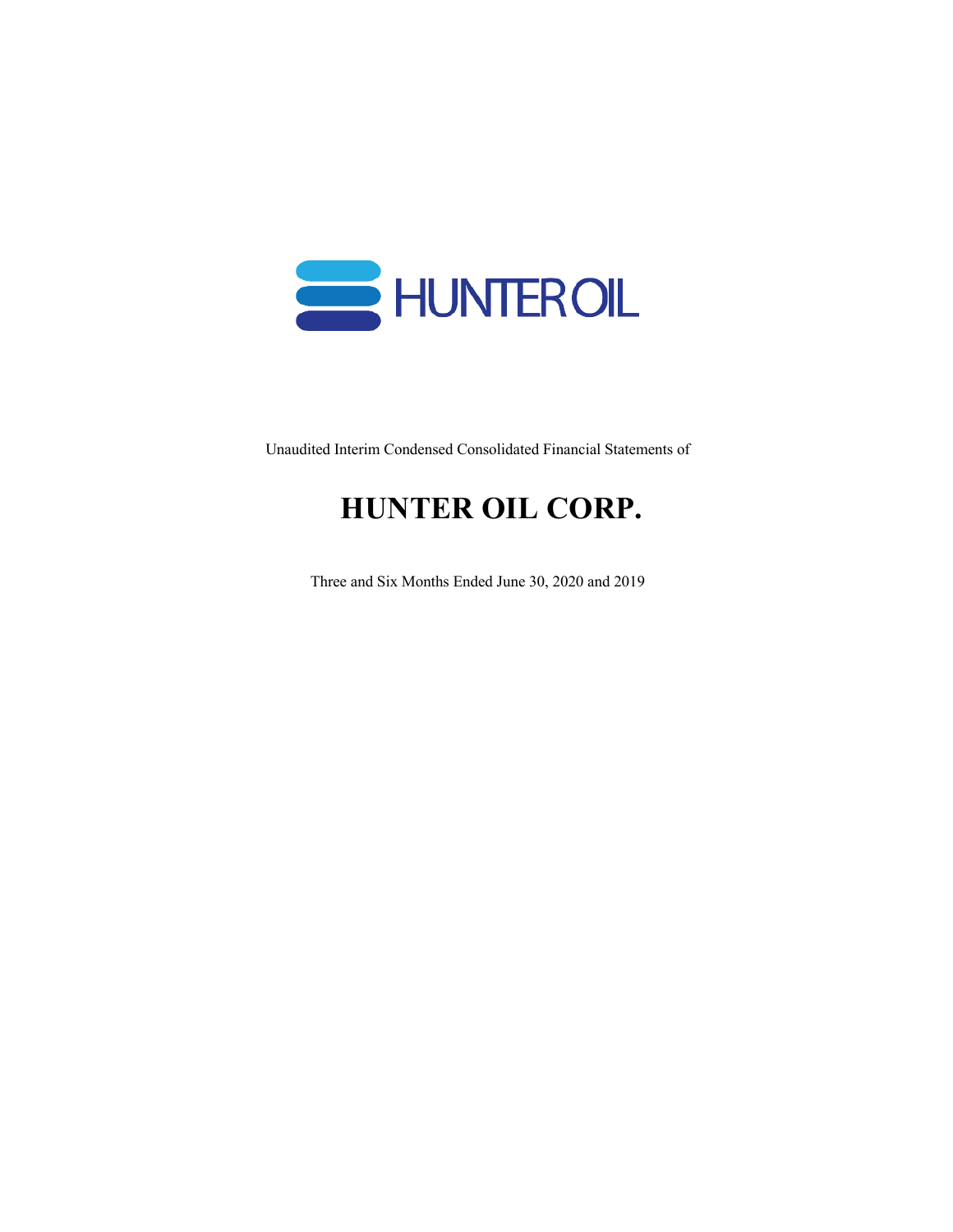### NOTICE OF NO AUDITOR REVIEW OF INTERIM FINANCIAL STATEMENTS

Under National Instrument 51-102, Part 4, subsection 4.3 (3) (a), if an auditor has not performed a review of the interim financial statements, they must be accompanied by a notice indicating that the financial statements have not been reviewed by an auditor.

The accompanying unaudited interim consolidated condensed financial statements of the Company have been prepared by management and approved by the Board of Directors of the Company.

The Company's independent auditor has not performed a review of these unaudited interim condensed consolidated financial statements in accordance with standards established by the Chartered Professional Accountants of Canada for a review of interim financial statements by an entity's auditor.

August 27, 2020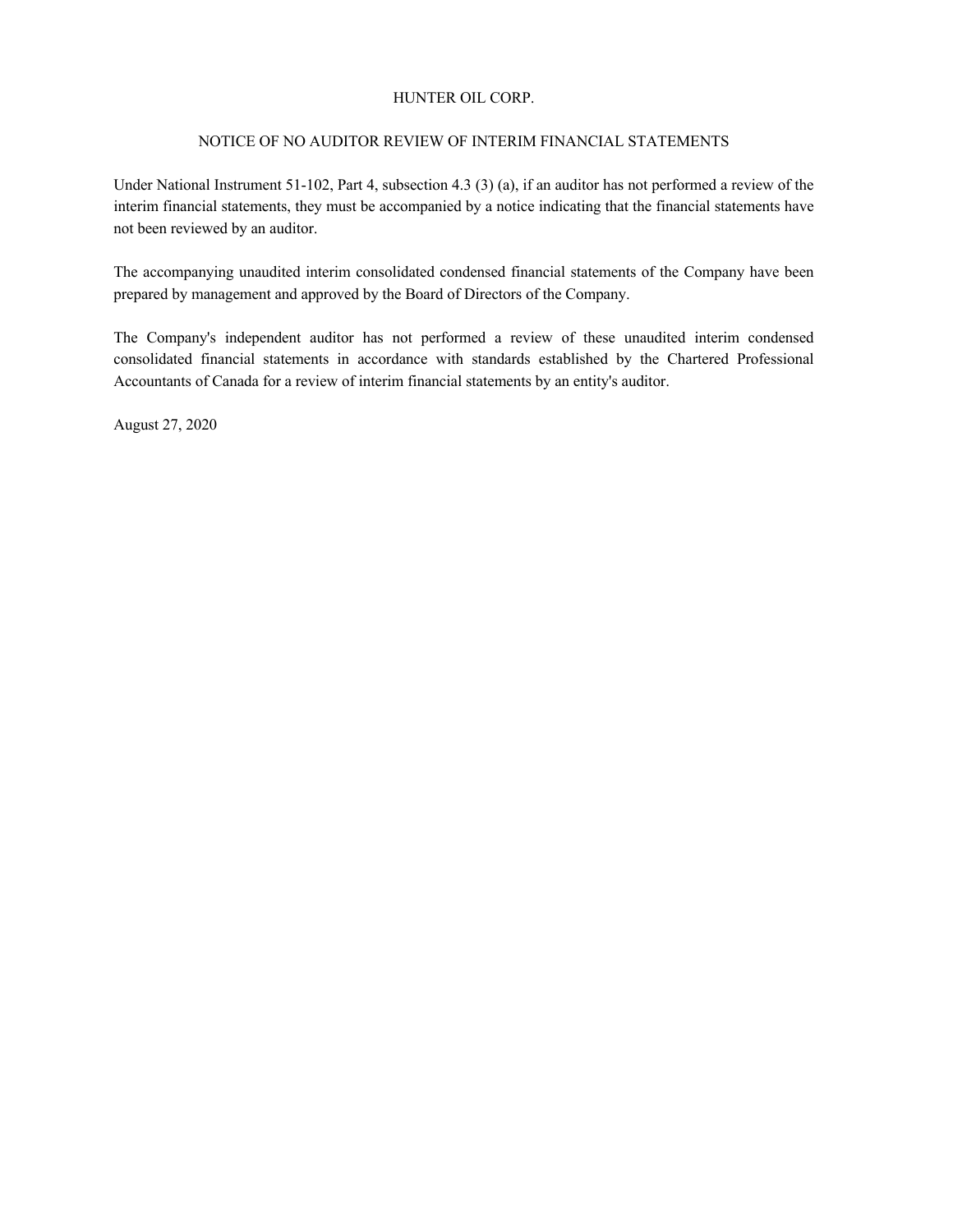Condensed Consolidated Balance Sheets (Unaudited)

(all amounts expressed in US dollars)

j.

|                                                   | <b>Notes</b> | June 30,<br>2020 |    | December 31,<br>2019 |
|---------------------------------------------------|--------------|------------------|----|----------------------|
| <b>Assets</b>                                     |              |                  |    |                      |
|                                                   |              |                  |    |                      |
| Current assets<br>Cash                            |              | \$<br>800,801    | \$ | 1,111,717            |
| Sales tax receivable                              | 5            | 4,661            |    | 4,407                |
| Prepaid expenses and other deposits               |              | 13,793           |    | 3,648                |
| Total current assets                              |              | 819,255          |    | 1,119,772            |
| Non-current assets                                |              |                  |    |                      |
| Other long-term assets                            | 6            | 145,010          |    | 130,000              |
| Restricted cash                                   | 4            | 25,485           |    | 25,147               |
| Total non-current assets                          |              | 170,495          |    | 155,147              |
| <b>Total Assets</b>                               |              | \$<br>989,750    | \$ | 1,274,919            |
| <b>Liabilities and Shareholders' Equity</b>       |              |                  |    |                      |
| <b>Current liabilities</b>                        |              |                  |    |                      |
| Accounts payable                                  |              | \$<br>79,154     | S  | 69,178               |
| <b>Accrued liabilities</b>                        | 7            | 47,801           |    | 49,495               |
| Total current liabilities                         |              | 126,955          |    | 118,673              |
| <b>Total liabilities</b>                          |              | 126,955          |    | 118,673              |
| <b>Shareholders' Equity</b>                       |              |                  |    |                      |
| Share capital                                     |              | 111,816,074      |    | 111,816,074          |
| Contributed Surplus                               |              | 9,506,990        |    | 9,506,990            |
| Accumulated deficit                               |              | (120, 460, 269)  |    | (120, 166, 818)      |
| Total shareholders' equity                        |              | 862,795          |    | 1,156,246            |
| <b>Total Liabilities and Shareholders' Equity</b> |              | \$<br>989,750    | \$ | 1,274,919            |

Going Concern (See Note 2)

Approved by the Board of Directors:

/s/ *Srinivas Polishetty /s/ Andrew Hromyk* Srinivas Polishetty Director Director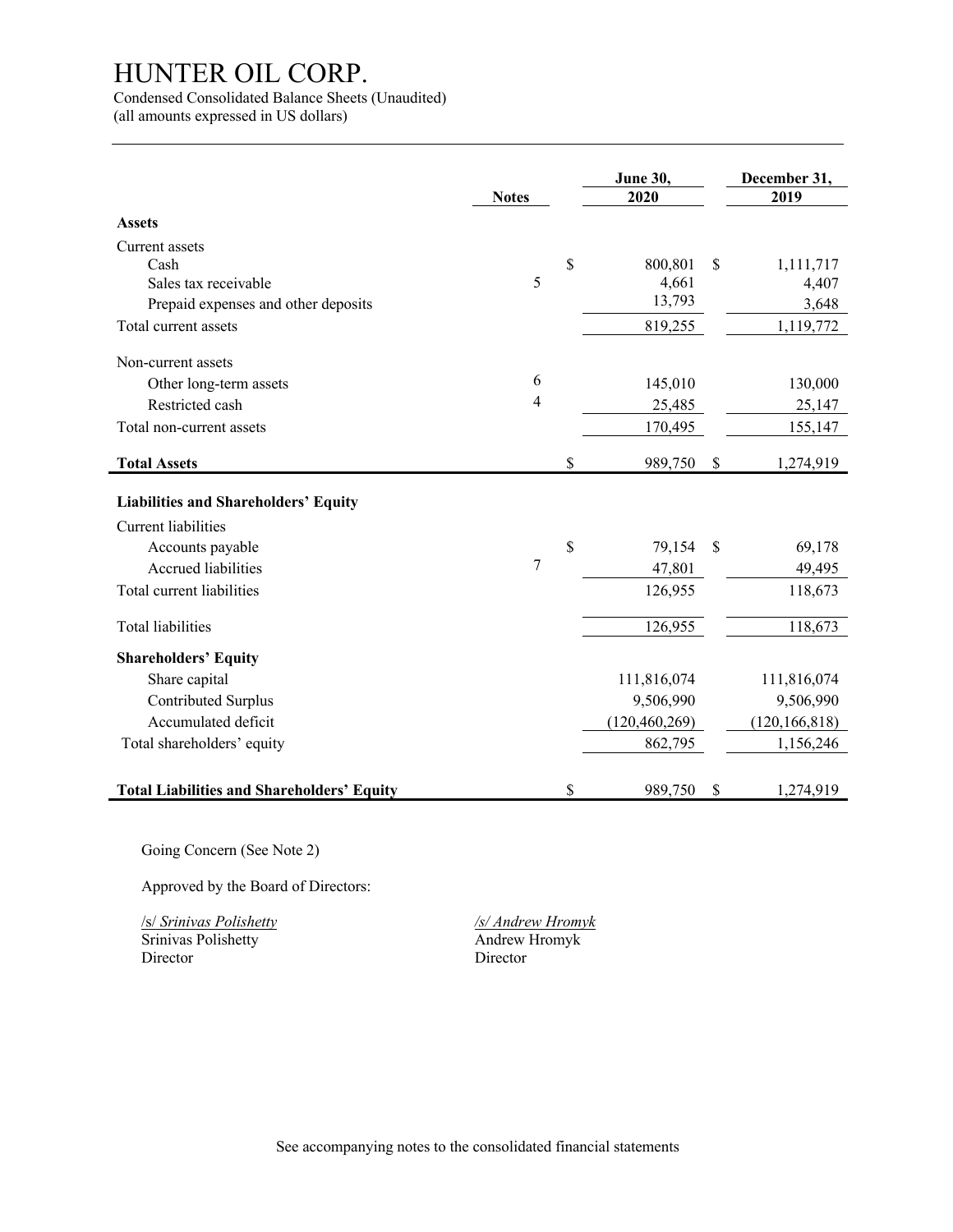Condensed Consolidated Statements of Comprehensive Loss (Unaudited)

(all amounts expressed in US dollars)

|                                                                                                                              |             |               | <b>Three Months Ended</b>     |                 |                              |              | <b>Six Months Ended</b>     |                 |                                 |
|------------------------------------------------------------------------------------------------------------------------------|-------------|---------------|-------------------------------|-----------------|------------------------------|--------------|-----------------------------|-----------------|---------------------------------|
|                                                                                                                              |             |               |                               | <b>June 30,</b> |                              |              |                             | <b>June 30,</b> |                                 |
|                                                                                                                              | <b>Note</b> |               | 2020                          |                 | 2019                         |              | 2020                        |                 | 2019                            |
| Expenses<br>General and administrative<br>Management fees and consulting<br>Foreign currency loss (gain)                     | 12          | $\mathcal{S}$ | 18,250<br>93,001<br>(33, 869) | \$.             | 27,139<br>98,175<br>(40,263) | $\mathbb{S}$ | 51,742<br>191,175<br>50,534 | -S              | 151,941<br>199,920<br>(40, 337) |
| Total expenses                                                                                                               |             |               | 77,382                        |                 | 85,051                       |              | 293,451                     |                 | 311,524                         |
| Net loss from continuing operations<br>Discontinued operations                                                               | 11          |               | (77, 382)                     |                 | (85,051)<br>18,647           |              | (293, 451)                  |                 | (311, 524)<br>(21,280)          |
| Net loss and comprehensive loss<br>for the period                                                                            |             | \$            | (77, 382)                     | $\mathbb{S}$    | (66, 404)                    | \$           | (293, 451)                  | \$              | (332, 804)                      |
| Loss per share continuing<br>operations - basic and diluted<br>Loss per share discontinued<br>operations - basic and diluted |             |               | (0.01)<br>(0.00)              |                 | (0.01)<br>(0.00)             |              | (0.02)<br>(0.00)            |                 | (0.02)<br>(0.00)                |
| Total                                                                                                                        |             | \$            | (0.01)                        | \$              | (0.01)                       | \$           | (0.02)                      | \$              | (0.02)                          |
| Weighted average number of shares<br>outstanding                                                                             |             |               | 13,260,871                    |                 | 13,260,871                   |              | 13,260,871                  |                 | 13,260,871                      |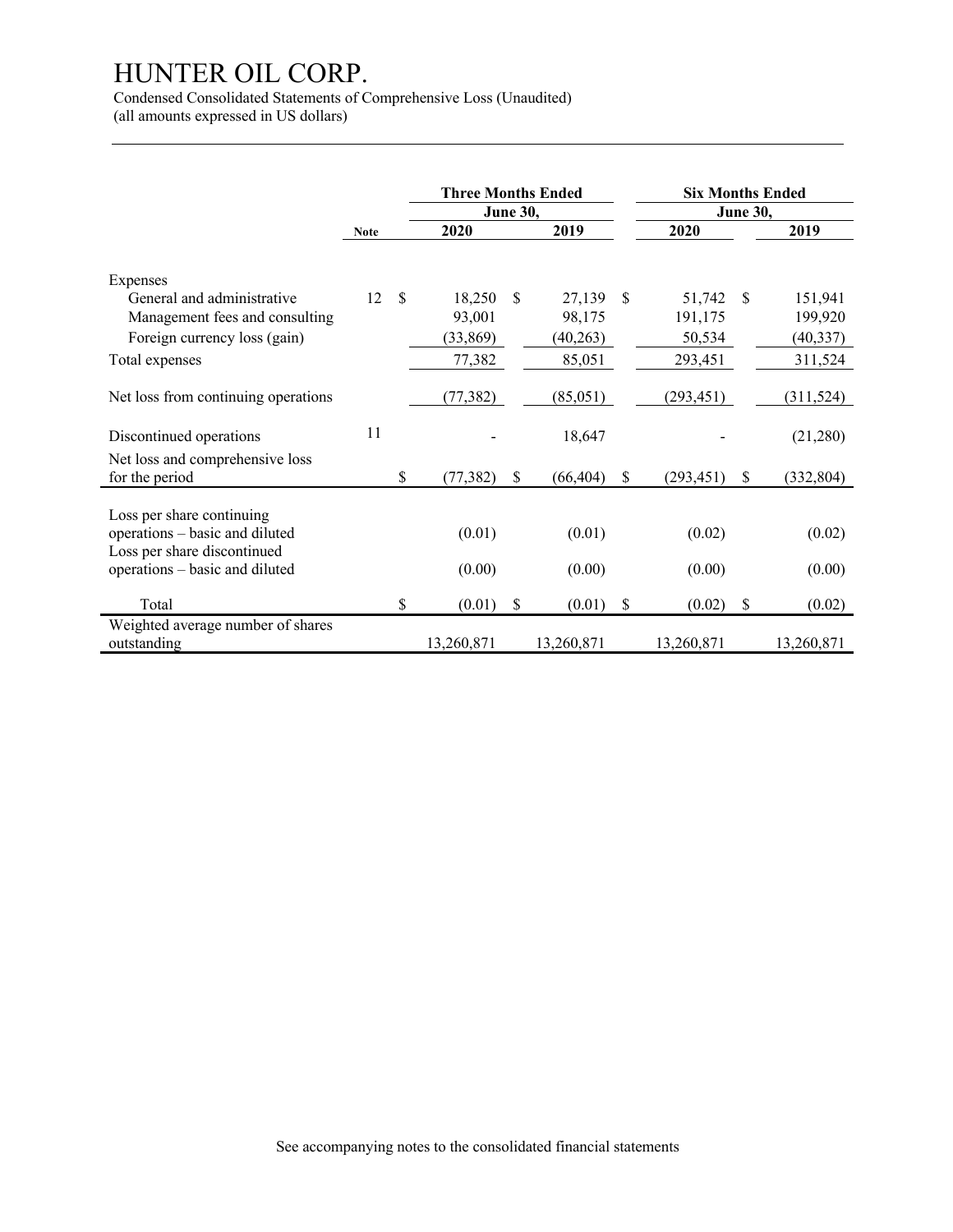Condensed Consolidated Statements of Shareholders' Equity (Unaudited) (all amounts expressed in US dollars)

|                                                            | <b>Number of Common Shares</b>  |            | <b>June 30,</b> |                 |  |
|------------------------------------------------------------|---------------------------------|------------|-----------------|-----------------|--|
|                                                            | <b>June 30,</b><br>2020<br>2019 |            | 2020            | 2019            |  |
| Total Shareholder's Equity,<br>beginning balances          |                                 |            | 1,156,246<br>S. | 1,770,083<br>S. |  |
| <b>Equity Instruments</b><br>(Common Shares)               |                                 |            |                 |                 |  |
| Balance, January 1 & June 30                               | 13,260,871                      | 13,260,871 | 111,816,074     | 111,816,074     |  |
| <b>Contributed Surplus</b><br>Balance, January 1 & June 30 |                                 |            | 9,506,990       | 9,506,990       |  |
| <b>Accumulated Deficit</b>                                 |                                 |            |                 |                 |  |
| Balance, January 1                                         |                                 |            | (120, 166, 818) | (119, 552, 981) |  |
| Net loss                                                   |                                 |            | (293,451)       | (332, 804)      |  |
| Balance, June 30                                           |                                 |            | (120, 460, 269) | (119,885,785)   |  |
| <b>Total Shareholders' Equity, ending</b>                  |                                 |            | \$<br>862,795   | \$1,437,279     |  |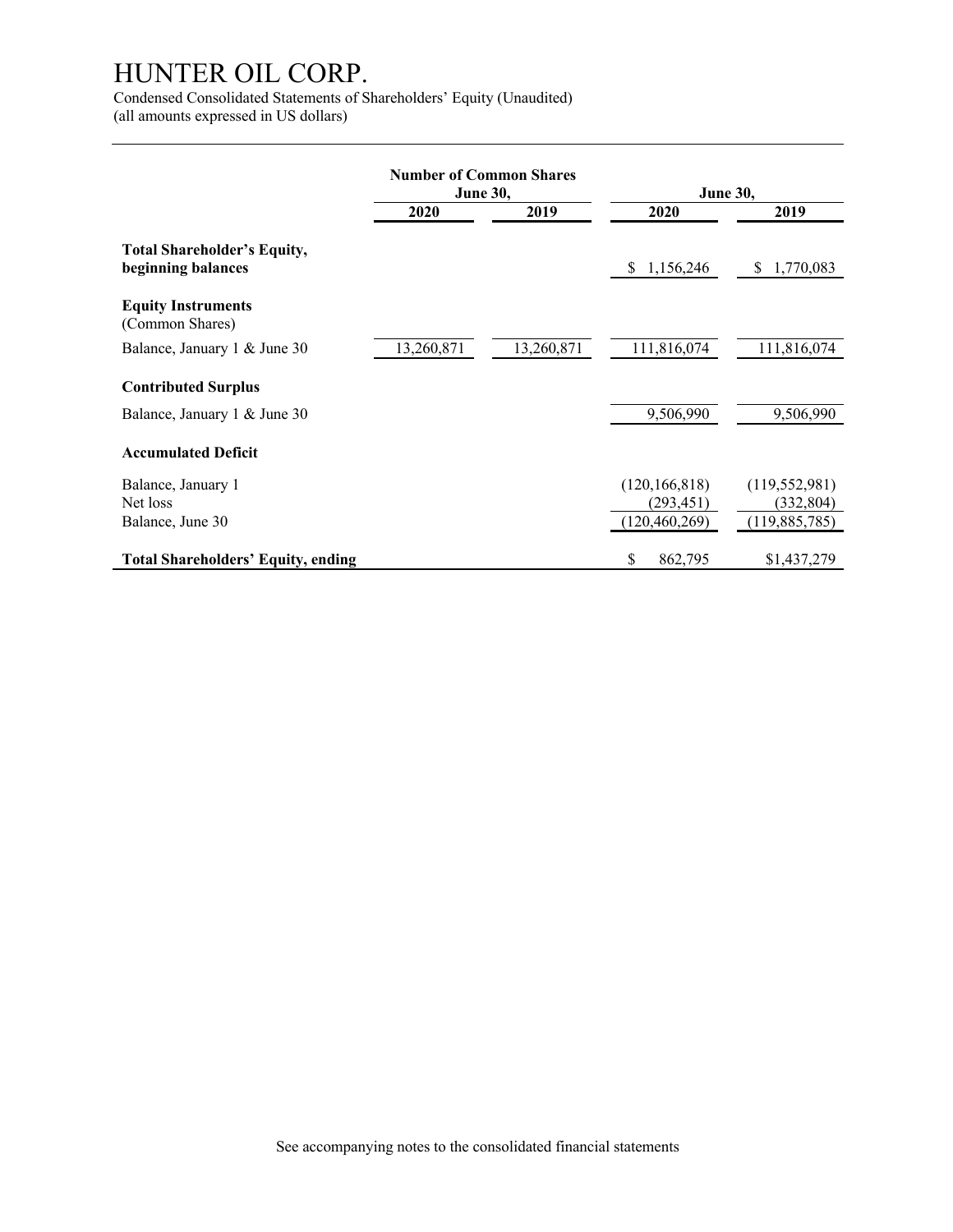Condensed Consolidated Statements of Cash Flows (Unaudited) (all amounts expressed in US dollars)

**Six Months Ended June 30, 2020 2019** Cash provided by (used in): Operating activities Net loss for the period from continuing operations  $\qquad$  (293,451) \$ (311,524) Add (deduct) non-cash items: Changes in working capital (Note 15) (2,455) (2,455) Cash provided (used) in operations – continuing operations (295,906) (305,066) Cash (used) in operations – discontinued operations - (21,280) Investing activities  $Investments in long-term assets$  (15,010) Cash (used) by investing activities – discontinued operations - - Financing activities Cash (used) by financing activities – continuing operations - -  $Cash (used)$  by financing activities  $-$  discontinued operations Change in cash and cash equivalents (310,916) (326,346) Cash and cash equivalents, beginning 1,111,717 1,111,717 1,717,156 Cash and cash equivalents, ending  $$800,801 \$1,390,810$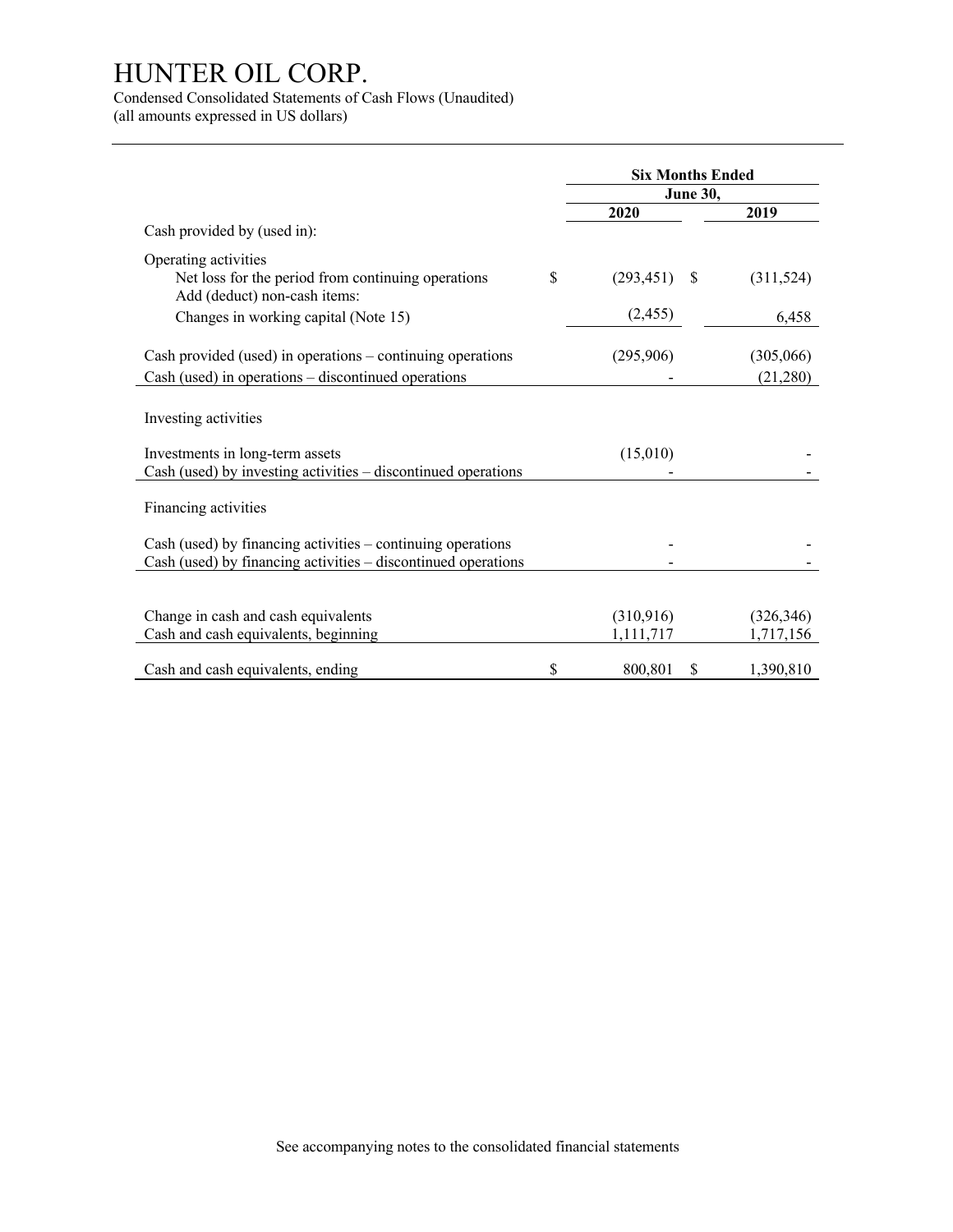Three and Six Months Ended June 30, 2020 and 2019

### **1. Reporting Entity and Description of Business**

Hunter Oil Corp. (the "Company") is incorporated in British Columbia, Canada and is engaged in the business of acquiring and developing crude oil and natural gas properties. On August 31, 2018, the Company disposed all of its operations in oil and gas production (Note 11). The Company is currently evaluating potential interests in oil and gas properties and other business opportunities in the oil and gas industry.

Common shares of the Company are listed on the TSX Venture Exchange ("TSX-V") under the symbol "HOC" and quoted on the OTC Markets Group ("OTCQB") under the symbol "HOILF". The Company's head office and registered and records office is located at Suite 940, 1040 West Georgia Street, Vancouver, British Columbia, V6E 4H1 Canada.

### **2. Liquidity and Continuance of Operations**

These unaudited interim consolidated financial statements are prepared on the basis that the Company will continue to operate as a going concern, which assumes that the Company will be able to realize its assets and discharge its liabilities in the normal course of business for the twelve-month period following the date of these consolidated financial statements. The Company has working capital of \$692,300 as at June 30, 2020.

Although the Company has no current operations nor operating remaining assets, other than cash, the board of directors is actively seeking a transaction(s) whereby it will continue as a going concern. The proposed business of the Company involves a high degree of risk and there is no assurance that the Company will identify an appropriate business for acquisition or investment, and even if so identified, it may not be able to finance such an acquisition or investment within the requisite period. Additional funds will be required to enable the Company to pursue such an initiative and the Company may be unable to obtain such financing on terms which are satisfactory to it. Furthermore, there is no assurance that the business will be profitable. These factors indicate the existence of a material uncertainty that may cast doubt about the Company's ability to continue as a going concern. These consolidated financial statements do not reflect the adjustments to the carrying values of assets and liabilities and the reported expenses and balance sheet classifications that would be necessary were the going concern assumption deemed to be inappropriate. These adjustments could be material.

### **3. Basis of Presentation and Summary of Significant Accounting Policies**

a) **Statement of Compliance -** These unaudited interim condensed consolidated financial statements have been prepared in accordance with International Financial Reporting Standards ("IFRS") as issued by the International Accounting Standards Board ("IASB") applicable to the preparation of interim condensed financial statements, including International Accounting Standard 34, "Interim Financial Reporting." The Company has consistently applied the same accounting policies as those set out in the audited consolidated financial statements for the year ended December 31, 2019, which are available on the Company's website at www.hunteroil.com. Certain disclosures included in the notes to the annual consolidated financial statements have been condensed in the following note disclosures or have been disclosed on an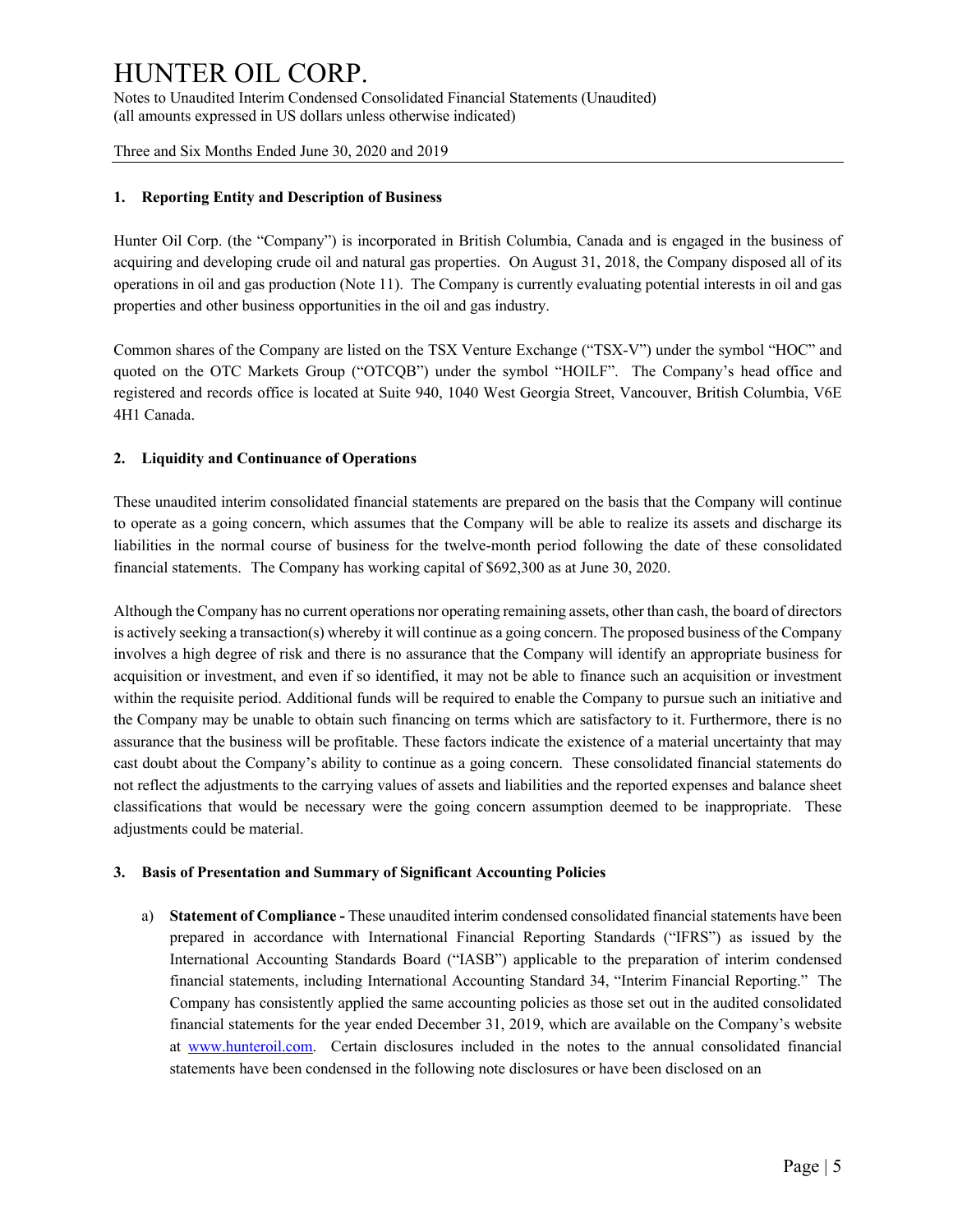Three and Six Months Ended June 30, 2020 and 2019

### **3. Basis of Presentation and Summary of Significant Accounting Policies (Cont'd)**

### a) **Statement of Compliance (cont'd)**

annual basis only. Accordingly, these unaudited interim condensed consolidated financial statements should be read in conjunction with the audited consolidated financial statements for the year ended December 31, 2019, which have been prepared in accordance with IFRS as issued by the IASB. The accounting policies applied in these unaudited interim consolidated financial statements are based on IFRS issued and outstanding as of August 27, 2020, the date the Company's Board of Directors approved the statements.

The accompanying unaudited interim condensed consolidated financial statements include all adjustments, composed of normal recurring adjustments, considered necessary by management to fairly state the Company's results of operations, financial position and cash flows. The operating results for interim periods are not necessarily indicative of results that may be expected for any other interim period or for the full year. Accordingly, actual results may differ from these estimates.

### b) **Basis of Presentation**

- i. **Functional Currency** These unaudited interim condensed consolidated financial statements are presented in United States dollars, unless otherwise indicated. All references to \$ are to United States dollars and references to C\$ are to Canadian dollars.
- ii. **Basis of Measurement and Estimation Uncertainty** The unaudited interim condensed consolidated financial statements are prepared on a historical cost basis except as detailed in the Company's accounting policies disclosed in this note. The timely preparation of the unaudited interim condensed consolidated financial statements requires management to make estimates and assumptions that affect the application of accounting policies and the reported amounts of assets and liabilities and the disclosure of contingencies at the date of the unaudited interim condensed consolidated financial statements, and the amount of revenues and expenses. Accordingly, actual results may differ from these estimates.
- iii. **Principles of Consolidation and Presentation** The unaudited interim condensed consolidated financial statements of the Company include the financial information of Hunter Oil Corp. (the "Parent Company") and its wholly-owned subsidiaries.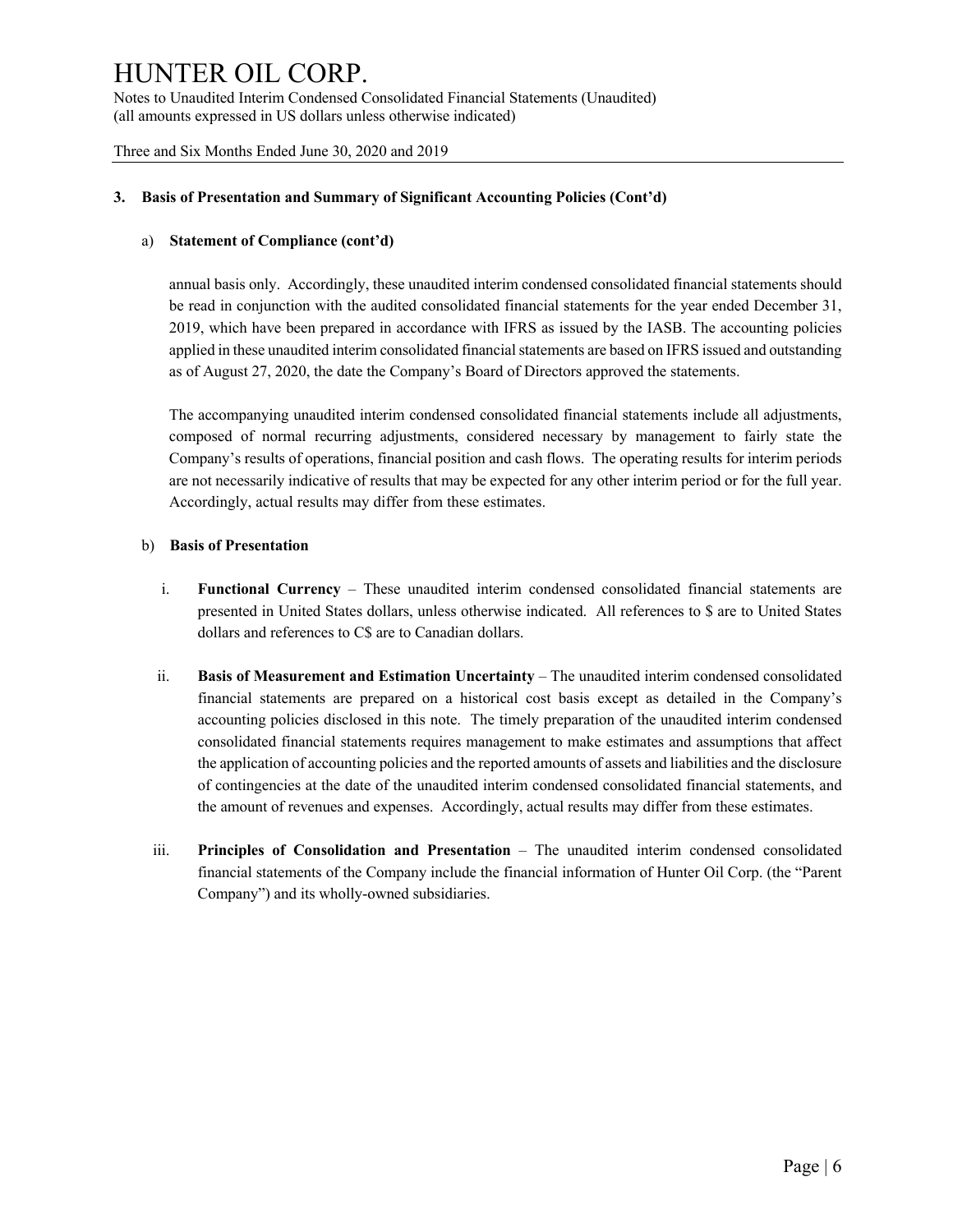Three and Six Months Ended June 30, 2020 and 2019

### **3. Basis of Presentation and Summary of Significant Accounting Policies (Cont'd)**

### c) **Basis of Presentation (Cont'd)**

The following table lists the Company's principal operating subsidiaries, their jurisdiction of incorporation and its percentage ownership of their voting securities as of the date of this report:

| <b>Subsidiary Name</b>              | <b>Jurisdiction</b> | <b>Ownership 2020</b> | <b>Ownership 2019</b> |
|-------------------------------------|---------------------|-----------------------|-----------------------|
| Hunter Oil Management Corp.         | Florida, USA        | 100%                  | $100\%$               |
| Hunter Ventures Corp. (2)           | Delaware, USA       | $0\%$                 | $100\%$               |
| Hunter Oil Resources Corp. (3)      | Delaware, USA       | $0\%$                 | $100\%$               |
| Hunter Oil Production Corp.         | Florida, USA        | $100\%$               | $100\%$               |
| Milnesand Minerals Inc. $(1)$ $(2)$ | Delaware, USA       | $0\%$                 | $100\%$               |
| Chaveroo Minerals Inc. (1) (2)      | Delaware, USA       | $0\%$                 | $100\%$               |
| Hunter Ranch Corp. (2)              | Delaware, USA       | $0\%$                 | 100%                  |

(1) Results of discontinued operations. Assets and liabilities of each subsidiary sold as part of discontinued operations (See Note 11).

(2) Entities formally dissolved during the year ended December 31, 2019.

(3) Entity formally dissolved during the six months ended June 30, 2020

### d) **New accounting standards not yet effective**

Certain pronouncements have been issued by the IASB that are mandatory for accounting periods after June 30, 2020. There are currently no such pronouncements that are expected to have a significant impact on the Company's unaudited condensed consolidated interim financial statements upon adoption.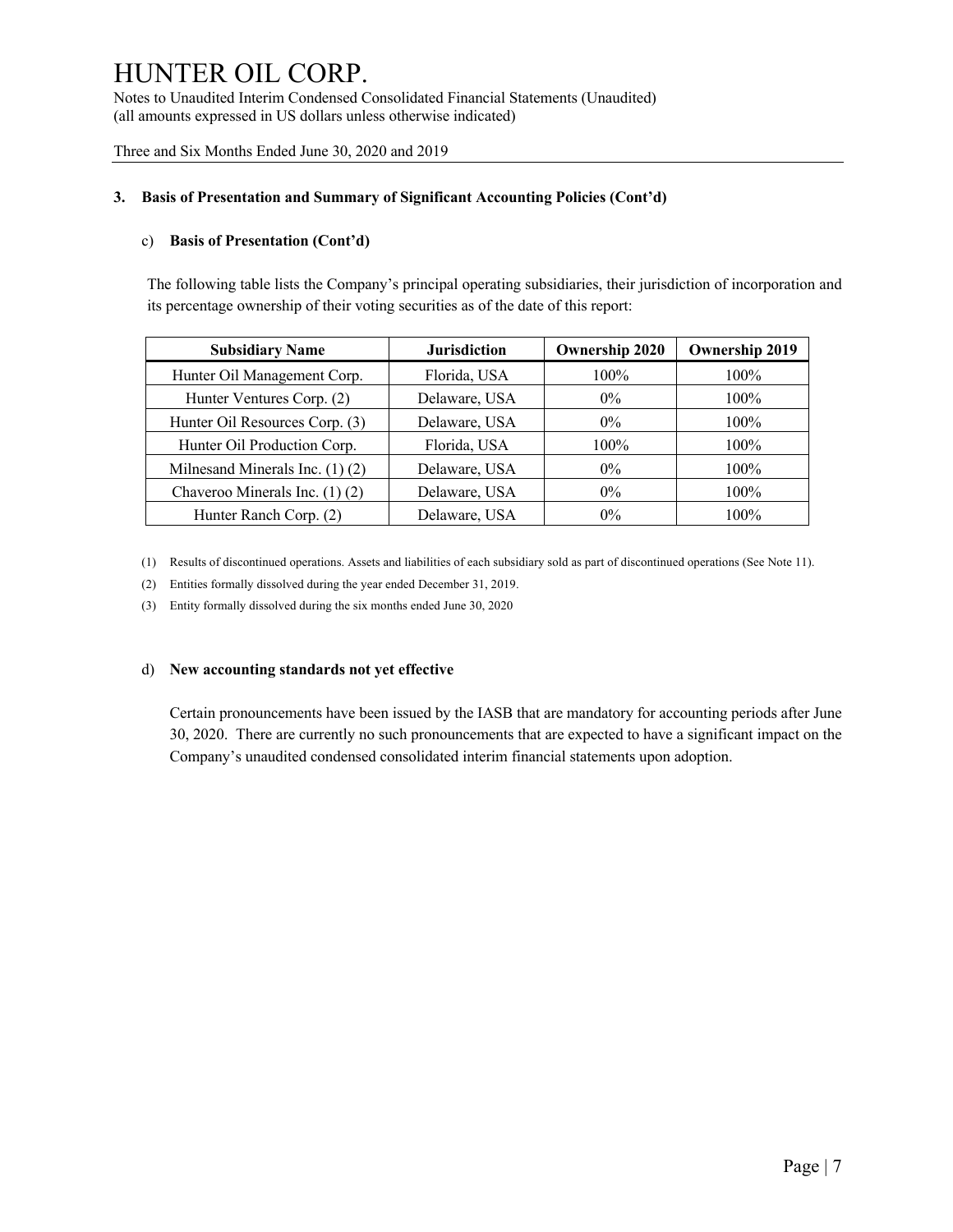Three and Six Months Ended June 30, 2020 and 2019

### **4. Restricted Cash**

Restricted cash is comprised of cash escrowed amounts and certificates of deposit at banks which are pledged either to secure a well site reclamation project in Canada (Note 7).

The following table summarizes restricted cash balances:

|                                                                 | <b>June 30,</b><br>2020 |        | December 31,<br>2019 |        |
|-----------------------------------------------------------------|-------------------------|--------|----------------------|--------|
| Bank deposits pledged to secure asset retirement obligations \$ |                         | 25.485 |                      | 25,147 |

### **5. Receivables**

The Company's receivables were comprised primarily of Canadian Goods and Services Tax receivable as at June 30, 2020 and December 31, 2019.

### **6. Other Long-Term Assets**

The Company's other long-term assets are comprised of several internet domains which the Company may use to develop new business ventures. The balance as at June 30, 2020 was \$145,010 (December 31, 2019 - \$130,000) which represents the historical cost of acquiring the assets. The assets represent intangible assets with an indefinite life and have not been amortized and management has determined these assets are not impaired as at June 30, 2020.

### **7. Accrued Liabilities**

The Company has an obligation to complete a well site reclamation for a historical lease arrangement in Alberta, Canada. The Company no longer leases or has any operations on the site. The reclamation is in the late stages of completion and subject to final regulatory approvals. As at June 30, 2020 the Company had \$47,801 (2019 - \$49,495) accrued for potential final reclamation costs and certifications. Upon final regulatory approval, the restricted cash (See Note 4) shall be returned to the Company.

### **8. Share Capital**

**Authorized Shares –** The Company is authorized to issue an unlimited number of common shares of no par value and up to 25 million preferred shares of no par value.

**Issued and Outstanding –** As at June 30, 2020 and December 31, 2019, the Company had 13,260,871 shares outstanding. There were no shares issued or any other share capital transactions during the six months ended June 30, 2020.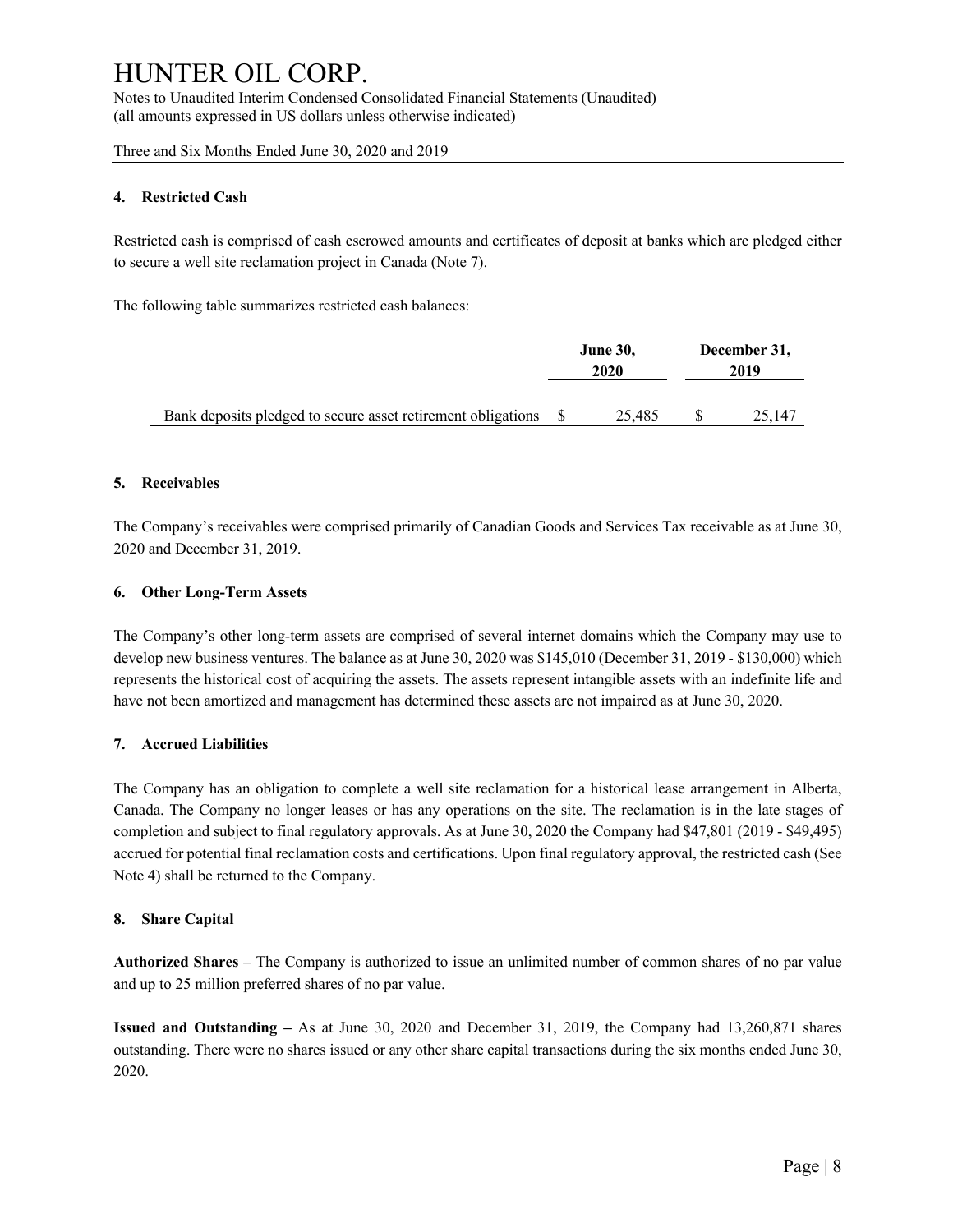Three and Six Months Ended June 30, 2020 and 2019

### **9. Stock Options**

The Company has a stock option plan under which up to 10% of the number of outstanding common shares may be reserved for issuance as of any particular stock option grant date.

As of June 30, 2020, the Company had no stock options outstanding.

### **10. Related Party Transactions**

Key management personnel are those persons having authority and responsibility for planning, directing and controlling the activities of the Company. The following table summarizes compensation paid or payable to officers and directors of the Company, including the Board of Directors, the Chief Executive Officer, and the Chief Financial Officer:

|                                    | Six Months Ended June 30, |           |   |           |  |
|------------------------------------|---------------------------|-----------|---|-----------|--|
|                                    | 2020                      |           |   | 2019      |  |
| Salaries, bonus, benefits and fees |                           | 36,000    | S | 36,000    |  |
| Management fees                    |                           | 155,175   |   | 163,920   |  |
| Total                              |                           | \$191,175 |   | \$199,920 |  |

A total \$5,365 included in accounts payable is due to related parties as at June 30, 2020. There were no amounts due to related parties as at December 31, 2019. During the six months ended June 30, 2020, the Company incurred expenses from transactions with two related parties identified below.

The Company is party to a management services agreement with a company controlled by the Company's Executive Chairman. Pursuant to this management services agreement, the Company incurred \$120,000 in management fees, office rent and office expenses during the six months ended June 30, 2020 and 2019, respectively. The Company currently operates under a monthly agreement for \$20,000 per month.

The Company incurred management consulting fees paid \$35,175 to a company controlled by the CFO during the six months ended June 30, 2020 (2019 - \$33,920).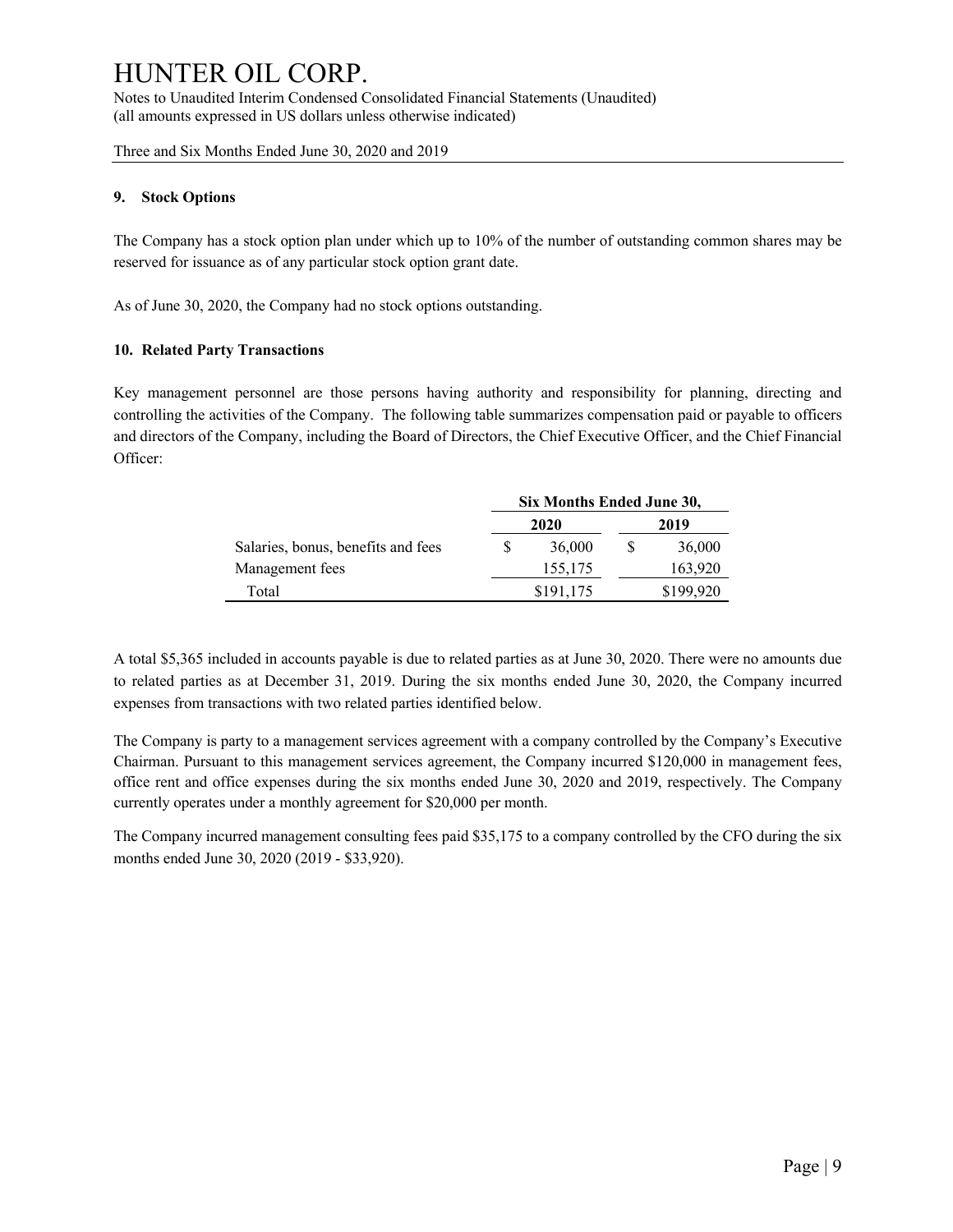Three and Six Months Ended June 30, 2020 and 2019

### **11. Discontinued Operations**

On August 31, 2018, the Company closed a Purchase and Sale Agreement with Pacific Energy Development Corp. (the "Purchaser") in which certain subsidiaries of the Company sold (the "Transaction") substantially all of the Company's oil and gas operations and related assets (the "Assets") located in the Permian Basin, eastern New Mexico, for an aggregate final purchase price of \$21.5 million. The Purchaser also agreed to assume all retirement obligations associated with the Assets. During the six months ended June 30, 2020 there were no expenses related to discontinued operations (2019 - \$21,280).

### **12. General and Administrative Expenses**

The Company's general and administrative costs are as follows:

|                                     | Six Months Ended June 30, |        |      |         |  |
|-------------------------------------|---------------------------|--------|------|---------|--|
|                                     |                           | 2020   | 2019 |         |  |
| Accounting and tax                  | S                         | 9,280  | S    | 37,960  |  |
| Insurance                           |                           |        |      | 9,178   |  |
| Legal                               |                           |        |      | 49,840  |  |
| Office & General                    |                           | 26,424 |      | 27,175  |  |
| Public company administration costs |                           | 18,539 |      | 19,266  |  |
| Travel and accommodation            |                           |        |      | 8,522   |  |
| Total                               |                           | 51,742 |      | 151,941 |  |

### **13. Fair Value Measurements**

Fair value estimates are made at a specific point in time, using available information about the financial instrument. These estimates are subjective in nature and often cannot be determined with precision. The Company classifies fair value measurements using a fair value hierarchy that reflects the significance of the inputs used in making the measurements. The fair value hierarchy has the following levels:

- Level 1 Values are based on unadjusted quoted prices available in active markets for identical assets or liabilities as of the reporting date.
- Level 2 Values are based on inputs, including quoted forward prices for commodities, time value and volatility factors, which can be substantially observed or corroborated in the marketplace. Prices in level 2 are either directly or indirectly observable as of the reporting date.
- Level 3 Values are based on prices or valuation techniques that are not based on observable market data.

The Company has determined that the carrying value of its short-term financial assets and liabilities (cash and cash equivalents, receivables, accounts payable and accrued liabilities) approximates fair value at the consolidated balance sheet dates due to the short-term maturity of these instruments.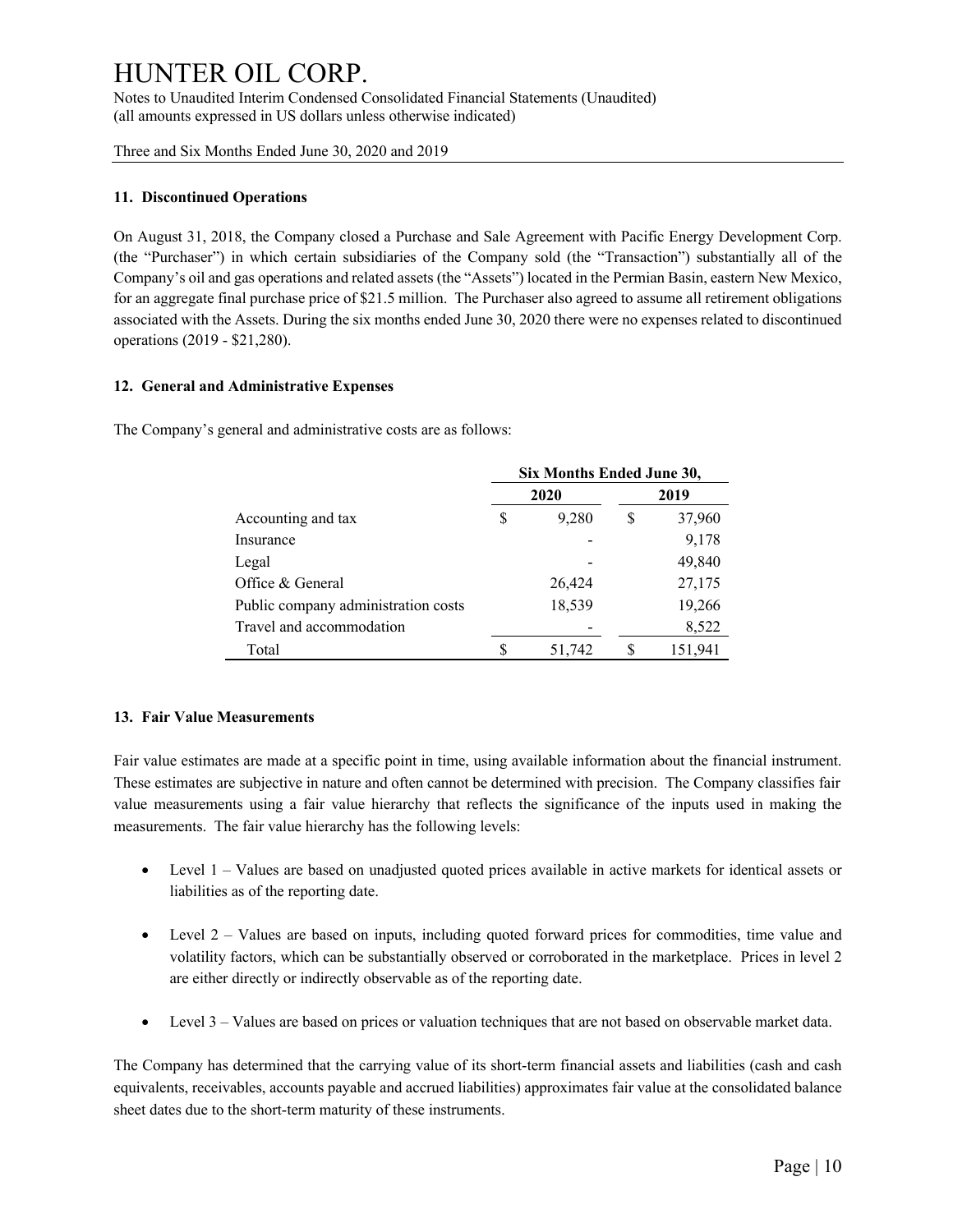Three and Six Months Ended June 30, 2020 and 2019

### **14. Risk Management**

The resource industry is highly competitive and, in addition, exposes the Company to a number of risks. Resource exploration and development involves a high degree of risk, which even a combination of experience, knowledge and careful evaluation may not be able to overcome. It is also highly capital intensive and the ability to complete a development project may be dependent on the Company's ability to raise additional capital. In certain cases, this may be achieved only through joint ventures or other relationships, which would reduce the Company's ownership interest in the project. There is no assurance that development operations will prove successful.

**Business Risk** – The Company is actively seeking to acquire interests in oil and gas properties or pursue other business opportunities in the oil and gas industry. There is no guarantee that the Company will be able to identify suitable oil and gas prospects or other business opportunities, or that the Company will be able to negotiate acceptable terms for any prospects that it identifies. The TSX Venture Exchange may transfer the Company to the NEX, a separate board of the Exchange, if the Company fails to meet ongoing minimum listing requirements.

**Risks Associated with Financial Assets and Liabilities** – The Company is exposed to financial risks arising from its financial assets and liabilities. Financial risks include market risks (such as commodity prices, foreign exchange and interest rates), credit risk and liquidity risk. The future cash flows of financial assets or liabilities may fluctuate due to movements in market prices and the exposure to credit and liquidity risks. Disclosures relating to exposure risk are provided in detail as follows:

**Credit Risk -** Credit risk is the risk of an unexpected loss if a customer or counterparty to a financial instrument fails to meet its contractual obligations. The Company's financial instruments exposed to concentrations of credit risk are primarily cash and cash equivalents, including restricted cash, and accounts receivable. The Company has little exposure to credit risk as all of its deposits and related receivable are with major financial institutions or government related receivables.

**Liquidity Risk** - Liquidity risk is the risk that the Company will not be able to meet its financial obligations as they fall due. The Company's approach to managing liquidity risk is to ensure, as far as possible, that it will always have sufficient liquidity to meet liabilities when due. At June 30, 2020, the Company had cash of \$800,801, excluding restricted cash of \$25,485. The Company is dependent on raising funds by borrowings, equity issues, or asset sales to finance its ongoing operations, capital expenditures and acquisitions. The contractual maturity of the majority of accounts payable is within three months or less. The Company has historically financed its expenditures and working capital requirements through the sale of common stock or, on occasion, through the issuance of short-term debt.

**Foreign Exchange Risk -** The Company has exposure to foreign exchange risk in relation to existing commitments or assets denominated in a foreign currency. The Company has chosen not to enter into any foreign exchange contracts since its Canadian dollar working capital balances are not significant to the consolidated entity.

**Commodity Price Risk -** The Company is no longer exposed to commodity price risk following the sale of its discontinued operations. The Company had no derivative contracts in place at June 30, 2020.